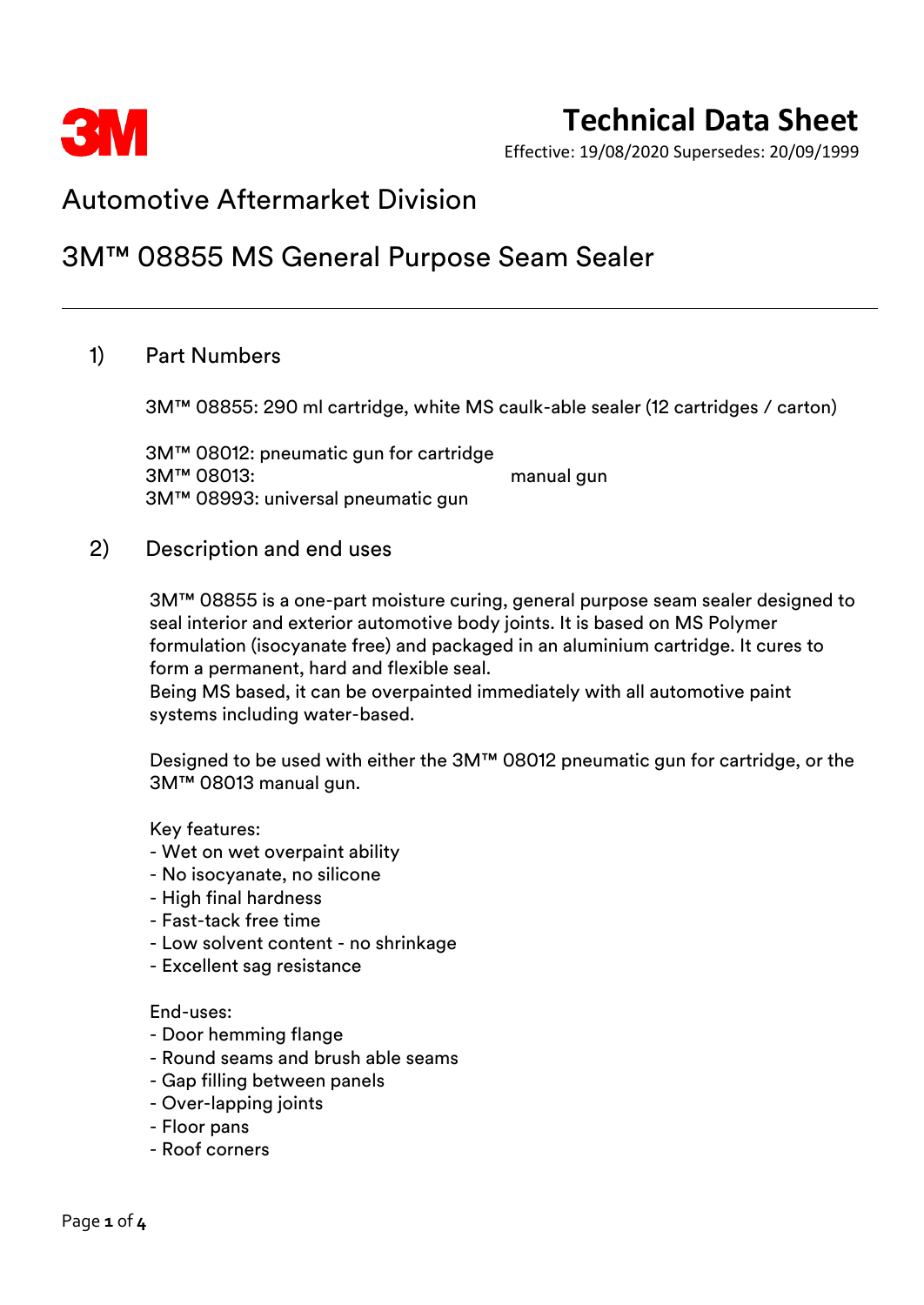

Effective: 19/08/2020 Supersedes: 20/09/1999

| <b>Base</b>                     | 1-part moisture curing MS polymer                                    |  |
|---------------------------------|----------------------------------------------------------------------|--|
| Consistency                     | Thixotropic paste                                                    |  |
| Solvent                         | Aliphatic                                                            |  |
| <b>Specific Gravity</b>         | 1.7 $\uparrow$ 0.05                                                  |  |
| Flash point                     | $> 55^{\circ}$ C                                                     |  |
| Colour                          | White                                                                |  |
| Solid content (typical)         | Approx. 94%                                                          |  |
| Tack free time (23°C, 50%RH)    | 15 $\uparrow$ 5 minutes                                              |  |
| Cure through rate (23°C, 50%RH) | 3 1 0.2 mm/24 hours                                                  |  |
| <b>Shore A hardness</b>         | 35-40 after 24 hours                                                 |  |
|                                 | 60-65 final hardness                                                 |  |
| Tensile strength at break       | 3.9 MPa                                                              |  |
| <b>Elongation at break</b>      | 200 %                                                                |  |
| Overpaint ability               | Wet on wet with all paint systems,                                   |  |
|                                 | including water based.                                               |  |
|                                 |                                                                      |  |
| Adhesion                        | Excellent on abraded steel or primed                                 |  |
|                                 | metal.                                                               |  |
| <b>Environment resistance</b>   | Oil:good                                                             |  |
|                                 | Petrol: swelling                                                     |  |
|                                 | Water: good                                                          |  |
| Temperature resistance          | - 25°C to 90°C                                                       |  |
| <b>Application temperature</b>  | +5°C to +35°C                                                        |  |
| Storage conditions              | Cool dry place. Best results are                                     |  |
|                                 | obtained when material is stored and                                 |  |
|                                 | applied at room temperature, 15 to<br>$30^{\circ}$ C.                |  |
|                                 | Storage temperature must not exceed<br>50°C.                         |  |
| <b>Shelf Life</b>               | 9 months from date of manufacture                                    |  |
|                                 | under normal storage conditions. Refer<br>"Lot Number" on cartridge. |  |

### 3) Physical Properties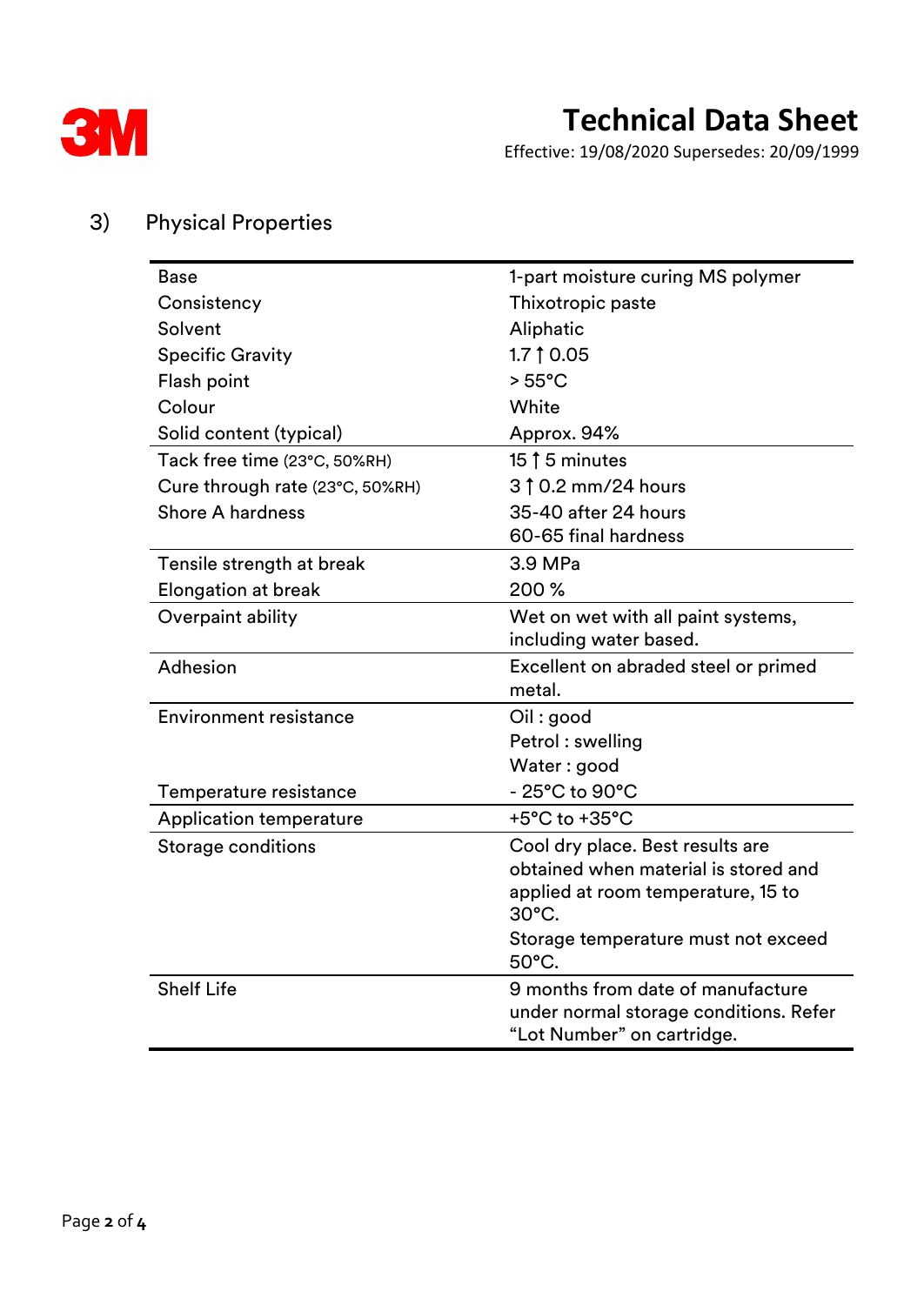

Effective: 19/08/2020 Supersedes: 20/09/1999

### 4) Directions for Use

- 1. Remove all dirt, grease and old sealant and clean with 3M™ 08984 Adhesive Cleaner.
- 2. Punch the top of the cartridge and remove aluminium crimp.
- 3. Screw nozzle on and insert into pneumatic 3M™ 08012 or manual 3M™ 08013 gun.
- 4. With 3M™ 08012, use pressure: 3 bars.
- 5. Tool or brush the sealer within 10-15 minutes after application.
- 6. Clean any excess of sealer when not cured with 3M™ 08984 Adhesive Cleaner.

### 5) Storage

Store at room temperature in flammables storage area. Rotate stock on a "first-infirst-out" basis. When stored at the recommended conditions in original, unopened containers, this product has a shelf life see container for details. Use in a wellventilated area.

### 6) Safety

Please refer to the Material Safety Data Sheet or contact your local 3M™ Toxicological Department.

3M™ 08855 MS General Purpose Seam Sealer is designed FOR PROFESSIONAL INDUSTRIAL USE ONLY.

### 7) Disclaimer

All statements, technical information and recommendations are based on tests we believe to be reliable as at the date of hereof, but the accuracy or completeness thereof is not guaranteed. Please ensure before using the product that it is suitable for your intended use. Since the conditions and methods of use of the product and of the information referred to herein are beyond our control, other than for fraudulent misrepresentation, 3M expressly disclaims any and all liability as to any results obtained or arising from any use of the product or reliance on such information.